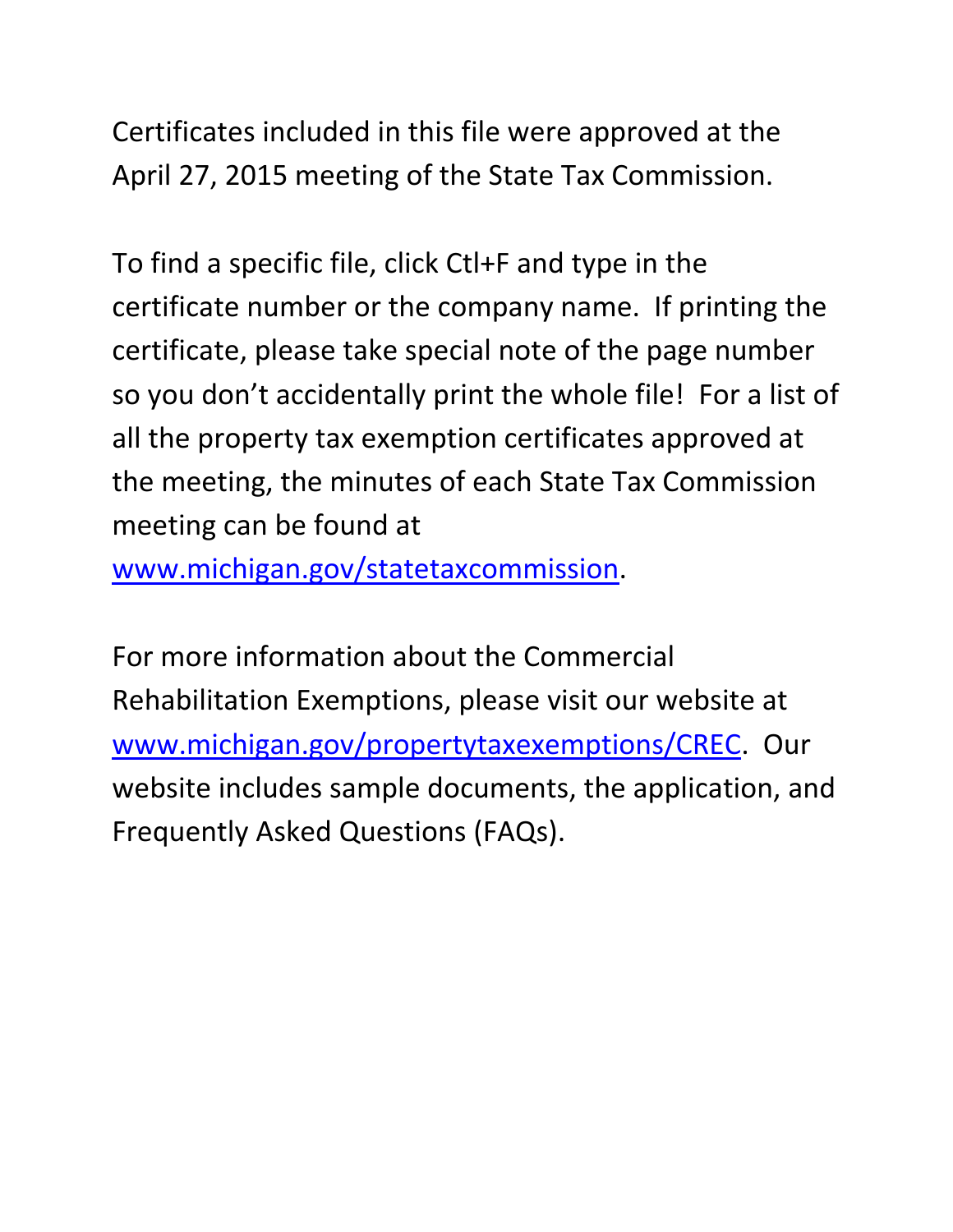RICK SNYDER GOVERNOR



STATE OF MICHIGAN DEPARTMENT OF TREASURY LANSING

NICK A. KHOURI STATE TREASURER

April 29, 2015

Jay Nieman 14294 Zimmerman Road Hudson, MI 49247

Dear Sir or Madam:

The State Tax Commission at their April 27, 2015 meeting considered and approved your application for a commercial rehabilitation project, in accordance with Public Act 210 of 2005, as amended. Enclosed is certificate number C2015-002, issued to Jay Nieman for the project located at 1098 E Main Street, City of Morenci, Lenawee County.

If you have any questions regarding this exemption please contact the Property Services Division at (517) 373-0675.

Sincerely,

Kelli'y

Kelli Sobel, Executive Director State Tax Commission

Enclosure By Certified Mail cc: Martin D. Marshall, Assessor, City of Morenci Clerk, City of Morenci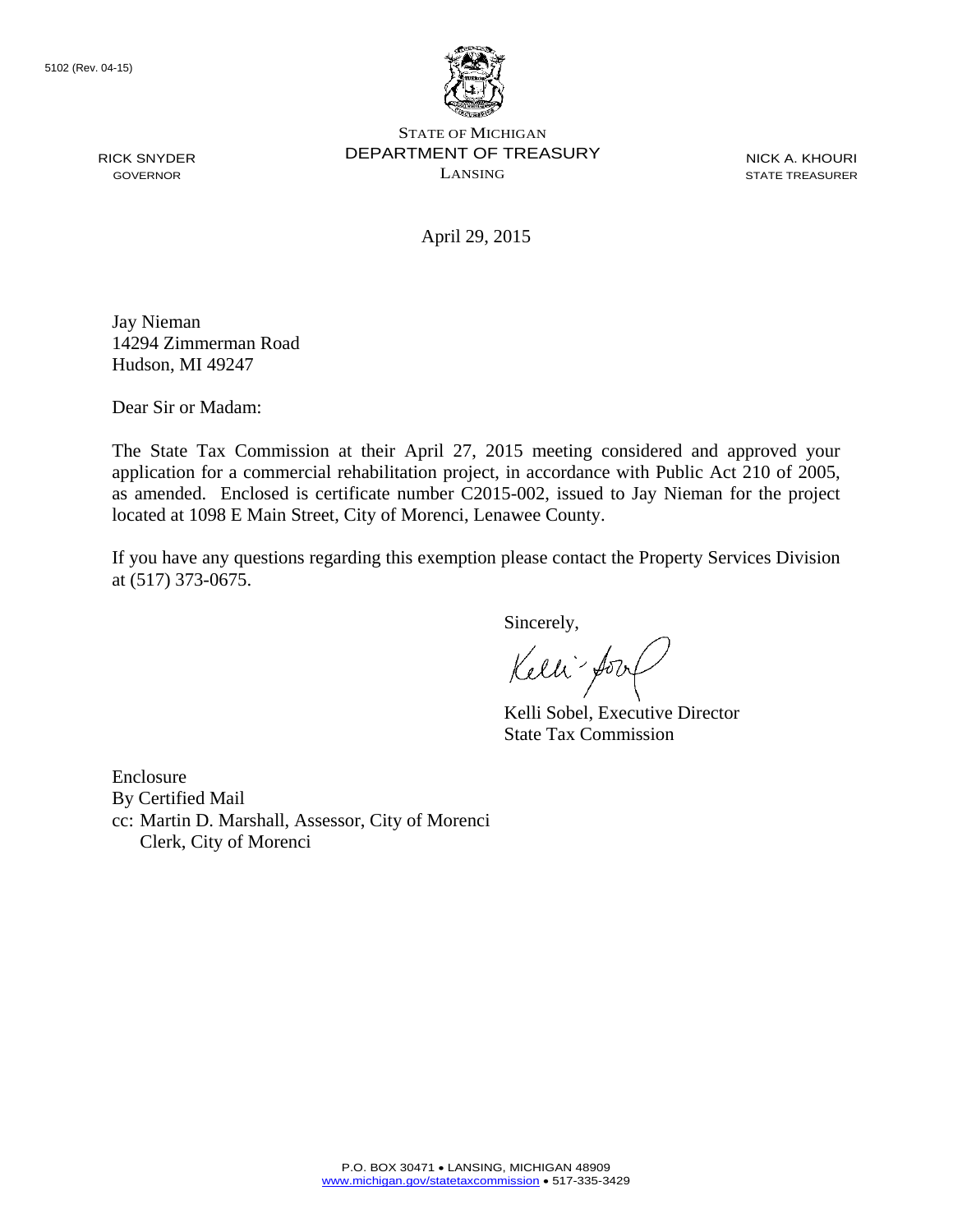

# **Commercial Rehabilitation Exemption Certificate** Certificate No. C2015-002

Pursuant to the provisions of Public Act 210 of 2005, as amended, the State Tax Commission hereby issues a Commercial Rehabilitation Exemption Certificate for the commercial property. as described in the approved application, owned by Jay Nieman, and located at 1098 E Main Street, City of Morenci, County of Lenawee, Michigan.

This certificate provides the authority for the assessor to exempt the commercial property for which this Commercial Rehabilitation Exemption Certificate is in effect, but not the land on which the rehabilitated facility is located or the personal property, from ad valorem taxation. This certificate further provides the authority to levy a specific tax known as the Commercial Rehabilitation tax.

This certificate, unless revoked as provided by Public Act 210 of 2005, as amended, shall remain in force for a period of  $10$  year(s);

#### Beginning December 31, 2015, and ending December 30, 2025.

The real property investment amount for this obsolete facility is \$30,000.

The frozen taxable value of the real property related to this certificate is \$12,300.

This Commercial Rehabilitation Exemption Certificate is issued on April 27, 2015.



 $\mathcal{S}$ B $\mathcal{G}$ 

Douglas B. Roberts, Chairperson **State Tax Commission** 

**A TRUE COPY ATTEST:** 

**Heather Cole** Michigan Department of Treasury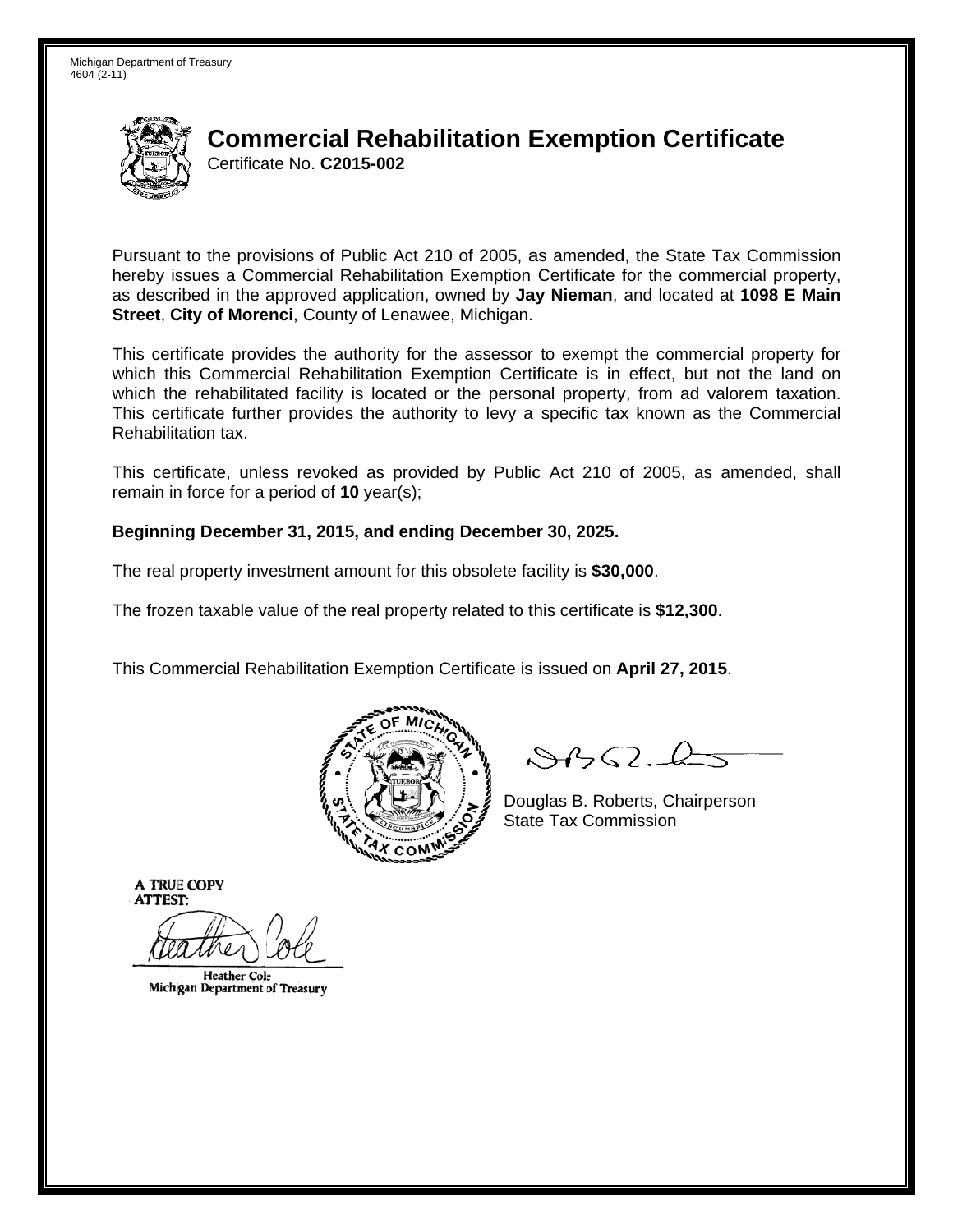RICK SNYDER GOVERNOR



STATE OF MICHIGAN DEPARTMENT OF TREASURY LANSING

NICK A. KHOURI STATE TREASURER

April 29, 2015

Mateusz Nowakowski Durr Systems, Inc. 40600 Plymouth Road Plymouth, MI 48170

Dear Sir or Madam:

The State Tax Commission at their April 27, 2015 meeting considered and approved your application for a commercial rehabilitation project, in accordance with Public Act 210 of 2005, as amended. Enclosed is certificate number C2015-003, issued to Durr Systems, Inc. for the project located at 26801 Northwestern Highway, City of Southfield, Oakland County.

If you have any questions regarding this exemption please contact the Property Services Division at (517) 373-0675.

Sincerely,

Kelli for

Kelli Sobel, Executive Director State Tax Commission

Enclosure By Certified Mail cc: Michael A. Racklyeft, Assessor, City of Southfield Clerk, City of Southfield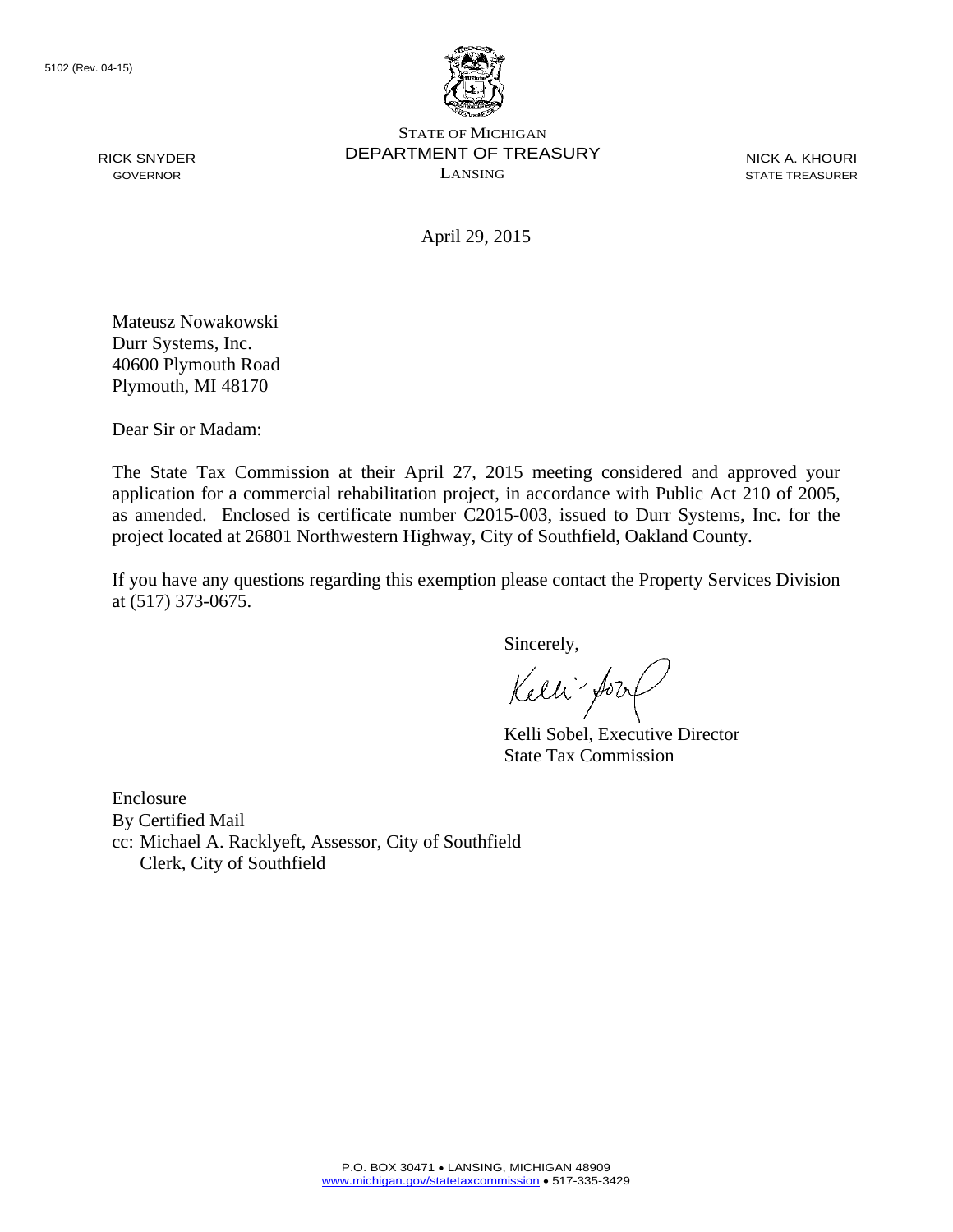

# **Commercial Rehabilitation Exemption Certificate** Certificate No. C2015-003

Pursuant to the provisions of Public Act 210 of 2005, as amended, the State Tax Commission hereby issues a Commercial Rehabilitation Exemption Certificate for the commercial property, as described in the approved application, owned by Durr Systems, Inc., and located at 26801 Northwestern Highway, City of Southfield, County of Oakland, Michigan.

This certificate provides the authority for the assessor to exempt the commercial property for which this Commercial Rehabilitation Exemption Certificate is in effect, but not the land on which the rehabilitated facility is located or the personal property, from ad valorem taxation. This certificate further provides the authority to levy a specific tax known as the Commercial Rehabilitation tax.

This certificate, unless revoked as provided by Public Act 210 of 2005, as amended, shall remain in force for a period of  $10$  year(s);

#### Beginning December 31, 2015, and ending December 30, 2025.

The real property investment amount for this obsolete facility is \$4,800,000.

The frozen taxable value of the real property related to this certificate is \$1,670,252.

This Commercial Rehabilitation Exemption Certificate is issued on April 27, 2015.



 $\mathcal{S}$ B $\mathcal{G}$ 

Douglas B. Roberts, Chairperson **State Tax Commission** 

**A TRUE COPY ATTEST:** 

**Heather Cole** Michigan Department of Treasury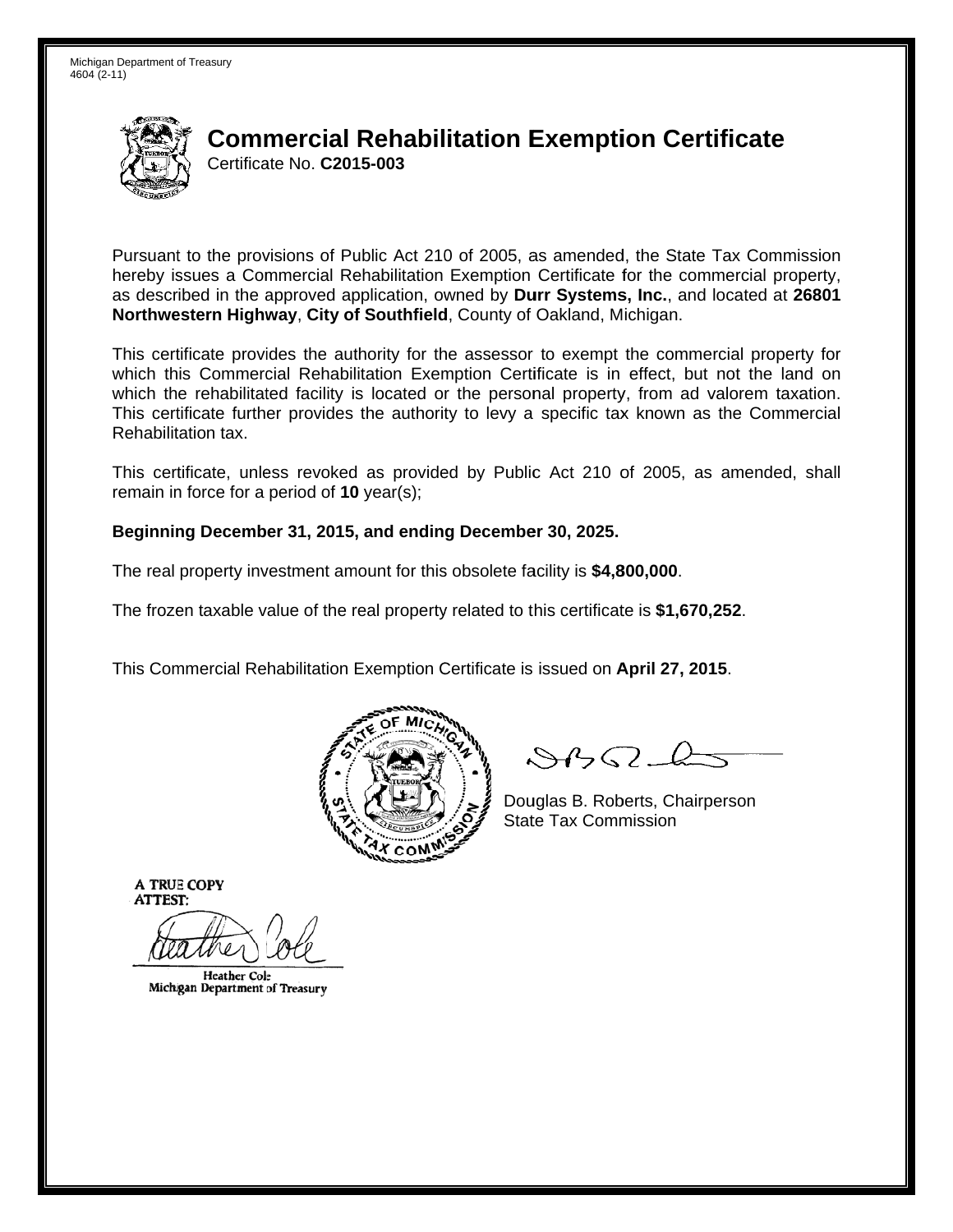RICK SNYDER GOVERNOR



STATE OF MICHIGAN DEPARTMENT OF TREASURY LANSING

NICK A. KHOURI STATE TREASURER

April 29, 2015

Gordon Wallace Sign A Rama DBA D & G Signs LLC G3322 Miller Road Flint, MI 48507

Dear Sir or Madam:

The State Tax Commission at their April 27, 2015 meeting considered and approved your application for a commercial rehabilitation project, in accordance with Public Act 210 of 2005, as amended. Enclosed is certificate number C2015-004, issued to Sign A Rama DBA D & G Signs LLC for the project located at 4297 Miller Road, Township of Flint, Genesee County.

If you have any questions regarding this exemption please contact the Property Services Division at (517) 373-0675.

Sincerely,

Kelli for

Kelli Sobel, Executive Director State Tax Commission

Enclosure By Certified Mail cc: William E. Fowler, Assessor, Township of Flint Clerk, Township of Flint